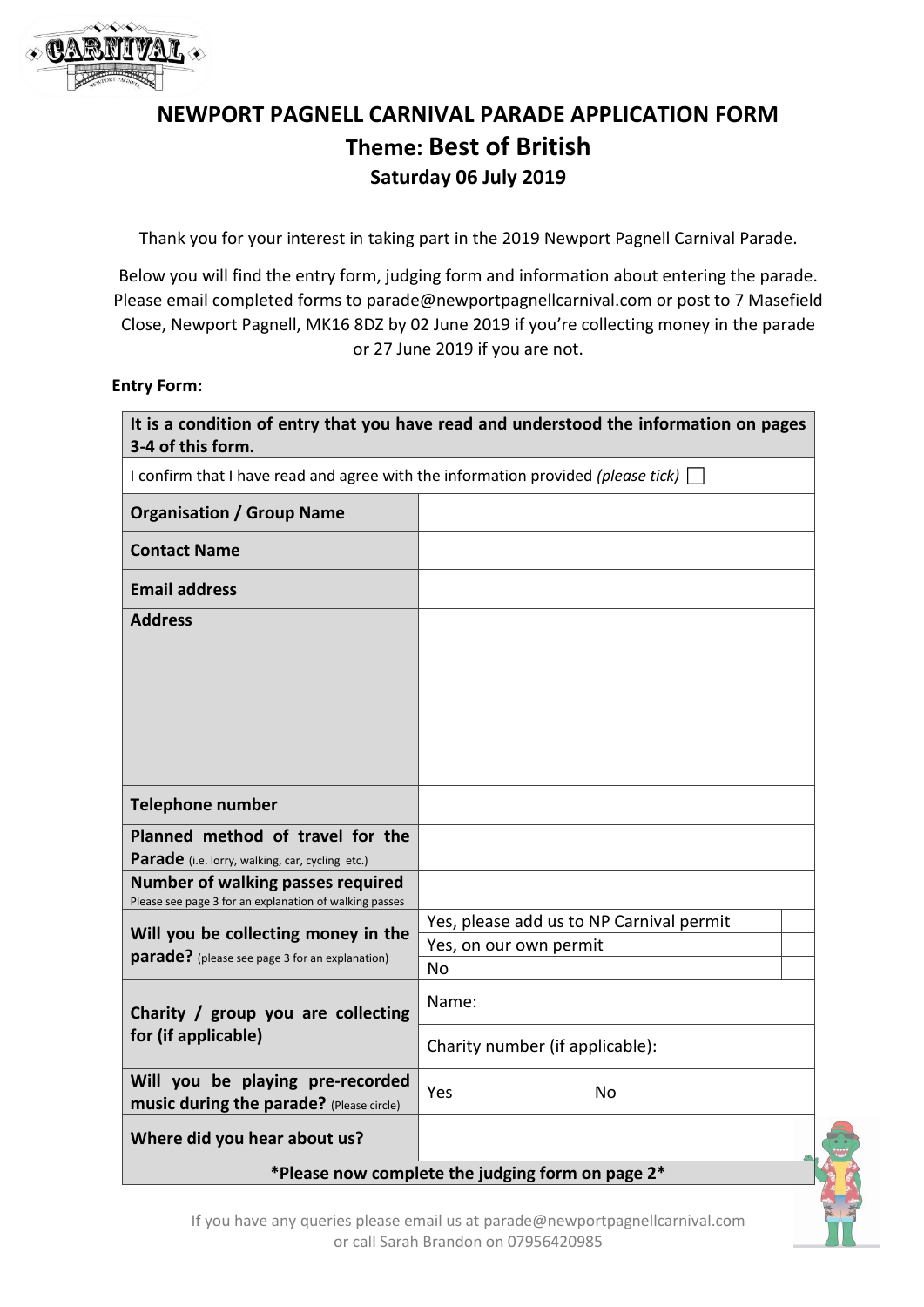

# **Judging Categories**

Parade entries can be judged against seven different categories, all listed below. You can enter into as many categories as you want, or none at all.

Entrants are judged independently of the Carnival Committee and the judges' decisions are final.

Please tick which categories you would like to be judged in (you can select multiple categories):

*If you do not wish to be judged please still return this form, ticking the 'Do not judge us in any category' box.*

| Class A: Promotional / Commercial / Small Business / Advertising |  |
|------------------------------------------------------------------|--|
| Class B: Majorettes / Cheerleaders / Dance Troupes               |  |
| <b>Class C: Walking Fancy Dress</b>                              |  |
| <b>Class D: Children's Entry</b>                                 |  |
| <b>Class E: Most Inventive Transport</b>                         |  |
| <b>Class F: Best Pub</b>                                         |  |
| <b>Class G: Best Overall Interpretation of the Theme</b>         |  |
| Do not judge us in any category                                  |  |

By submitting this form to the Newport Pagnell Carnival Committee, you are agreeing that all information submitted on this form will be held by the Newport Pagnell Carnival Committee with the sole purpose of contacting you about the event. We will not pass your details onto any other party. You can review out full Privacy notice on the Newport Pagnell Carnival website.

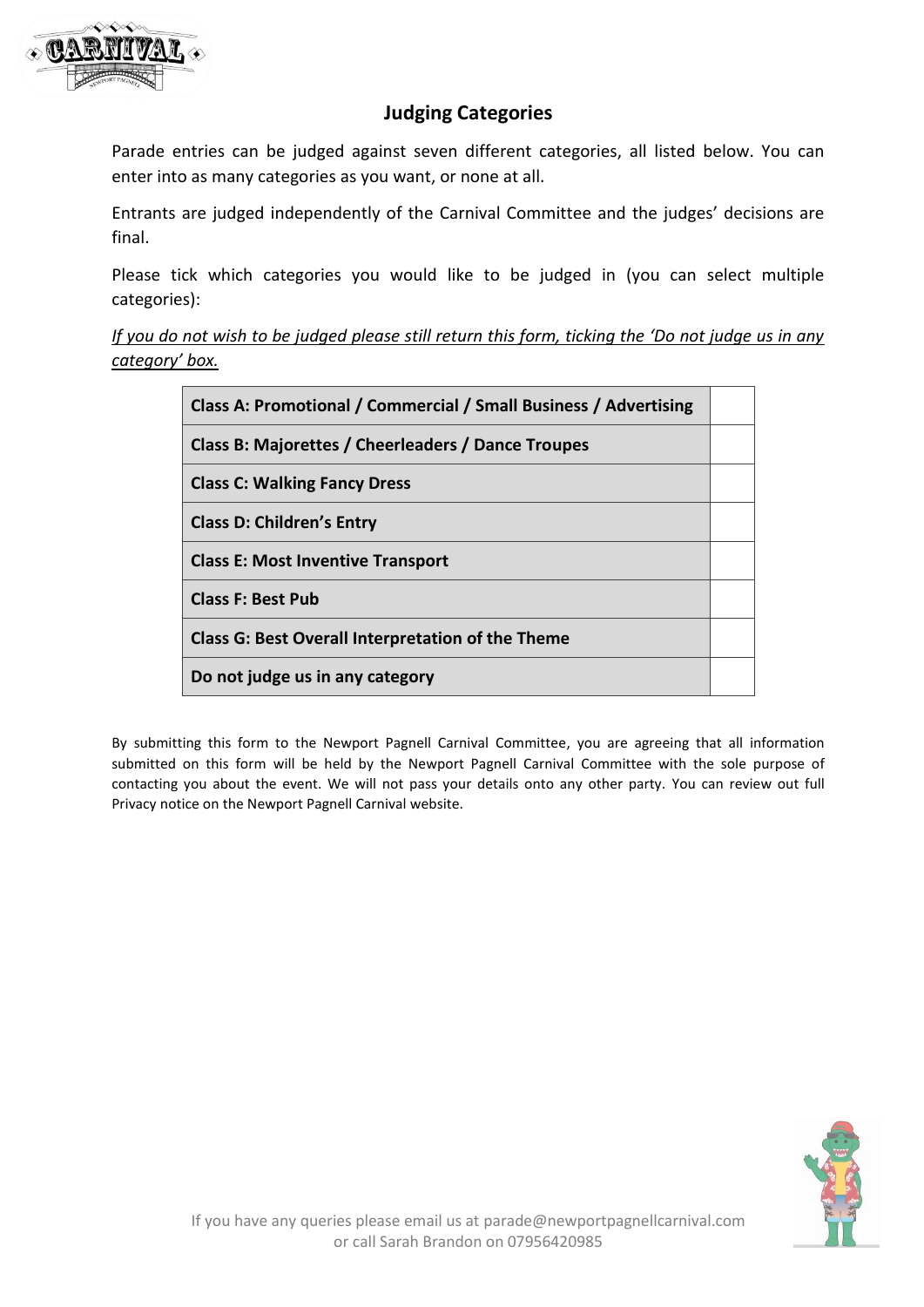

# **Parade information**

The Carnival Committee is run by a group of volunteers, in their spare time and around their full time work and commitments. When contacting members of the committee please be patient and bear this in mind – we will respond to all queries as soon as we possibly can.

# **Parade Information Pack**

1) Please visit our website and download the Parade Information Pack, designed to help you get the most out of the Carnival weekend and give you the need-to-know, as well as the nice-to-know.

### **Forms**

2) Completed forms must be returned to parade@newportpagnellcarnival.com by 02 June 2019 if you're collecting money in the parade or 27 June 2019 if you are not. If for any reason your application is after this date please contact us first by telephone on 07956420985 or email at parade@newportpagnellcarnival.com.

# **The Parade**

3) Entrants will be required to arrive at Blakelands between 10:00 – 11:40am. The parade leaves Blakelands at 12:00 and travels through Newport Pagnell, to Riverside Meadow. The parade route lasts approximately one hour.

# **Parade Method of Travel**

4) We welcome all kinds of transport methods into the parade – lorries, bikes, cars, walkers, roller skates, horses; the more variety the better! However, unfortunately we do not have the resources to help you arrange your transport. If you're intended method of transport changes please inform us immediately.

# **Entry into the Field**

- 5) Parade entrants get free entry into Riverside Meadow, where the parade finishes. Entrants on their method of transport (e.g. people on lorries, bikes, in cars etc.) or obviously within a walking group will gain automatic entry. Anyone walking the parade alongside their float/entry will require a 'walker's pass' to gain free entry. Please indicate how many walking passes you require on your entry form. You are limited to 10 per parade entry. Any additional walkers will need to pay the entry fee (£2 for adults, £1 for children) and enter the field via Trent Gate (maps at the end of the pack). These will be distributed to each parade entrant on arrival to Blakelands.
- 6) Upon entry into the field your method of transport will be guided to a designated area where you will be able to disembark and strip your transport of any decorations. Your transportation method will be able to leave the field within 2 hours (maximum).
- 7) Please see the Parade Pack for information on the collection of any children involved in the Parade. In short, please be aware that parents/guardians arriving to collect